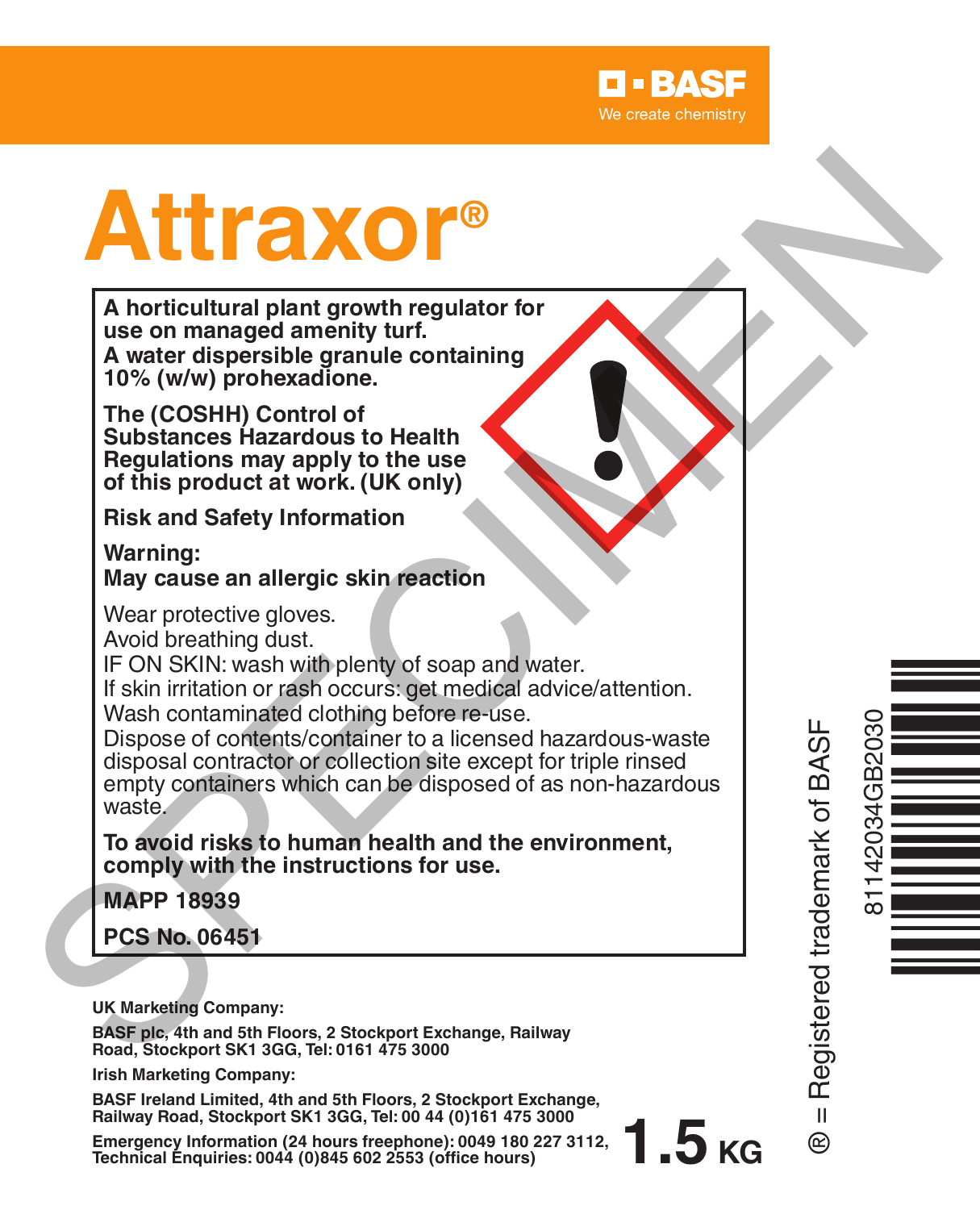## **SAFETY PRECAUTIONS**

## **Operator protection**

WHEN USING DO NOT EAT, DRINK OR SMOKE.

Engineering control of operator exposure must be used where reasonably practicable in addition to the following personal protective equipment: Operators must wear suitable protective clothing (coveralls) and suitable

protective gloves when handling the concentrate. However, engineering controls may replace personal protective equipment if a COSHH assessment shows that they provide an equal or higher standard of protection (UK only).

## **Environmental protection**

Do not contaminate water with the product or its container. Do not clean application equipment near surface water. Avoid contamination via drains from farmyards and roads.

## **Storage and disposal**

KEEP OUT OF REACH OF CHILDREN. KEEP AWAY FROM FOOD, DRINK AND ANIMAL FEEDINGSTUFFS. THIS MATERIAL AND ITS CONTAINER must be disposed of in a safe way. KEEP IN ORIGINAL CONTAINER, tightly closed in a safe place. RINSE CONTAINER THOROUGHLY by using an integrated pressure rinsing device or manually rinsing three times. Add washings to sprayer at time of filling and dispose of safely. Engineering control of operator appear must be used where reasonably<br>practicable in addition to the following personal protective equipment:<br>Operators must was suitable protective doting (coveralls) and suitable<br>protective

**For professional use only**

**This label is compliant with the CPA Voluntary Initiative Guidance (UK only)**



**This product is approved under the Plant Protection Products Regulation 1107/2009.**

# **IMPORTANT INFORMATION**

**FOR USE ONLY AS AN HORTICULTURAL PLANT GROWTH REGULATOR, as directed below:**

| <b>Crops</b>         | Maximum individual dose | <b>Maximum total dose</b> |
|----------------------|-------------------------|---------------------------|
| Managed amenity turf | 1.5 kg product/ha       | 6 kg product/ha           |

**READ THE LABEL BEFORE USE. USING THIS PRODUCT IN A MANNER THAT IS INCONSISTENT WITH THE LABEL MAY BE AN OFFENCE. FOLLOW THE CODE OF PRACTICE FOR USING PLANT PROTECTION PRODUCTS.**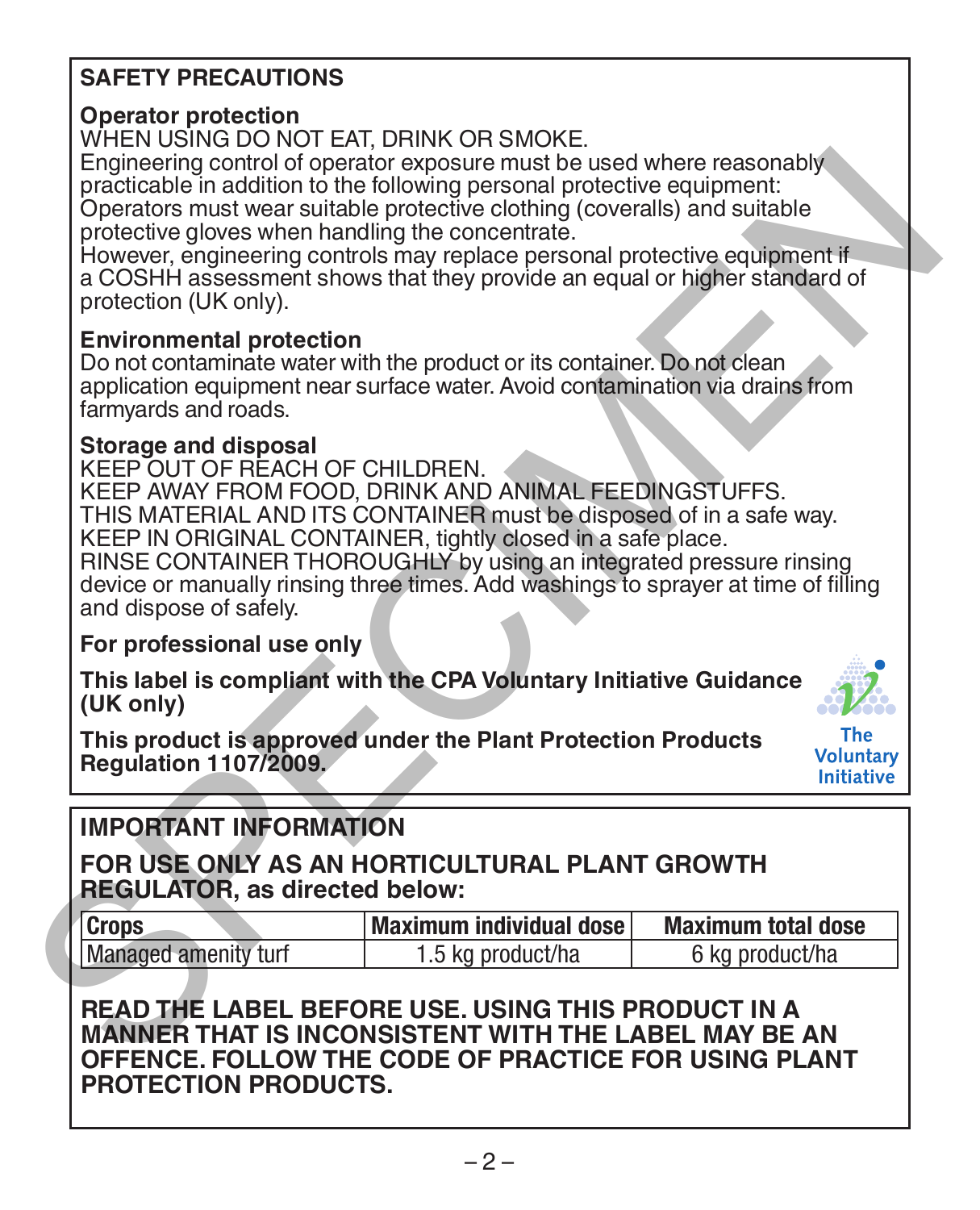## **DIRECTIONS FOR USE**

IMPORTANT: This information is approved as part of the Product Label. All instructions within this section must be read carefully in order to obtain safe and successful use of this product.

## **Restrictions/Warnings**

Some darkening of the turf may occur following application of Attraxor.

Attraxor may cause discoloration (yellowing) of Poa annua. Care should be taken if Poa annua constitutes a large percentage of the grass sward.

When using Attraxor to control turf growth, reductions in Annual meadow-grass (Poa annua) seed-head production may occur.

It is advisable not to apply Attraxor to turf which is stressed, for example through drought, water logging, low fertility or following pest/disease attack.

Care should be taken to avoid overlap of swaths.

Avoid drift onto non-target plants.

#### **Collected clippings must not be composted or used as a mulch as their safety for use on desired plants has not been assessed**

#### **General information**

Attraxor is a plant growth regulator for use in managed amenity turf. Attraxor reduces shoot growth and therefore can reduce the frequency of mowing and the amount of grass clippings.

At the recommended rate, one application of Attraxor will give a reduction in fresh weight of grass cuttings of up to 70% and a reduction in grass height of up to 25% for up to four weeks after application. This will increase the work rate when mowing turf and potentially reduce the frequency of cutting.

Attraxor produces a consistent effect, so no need to adjust the dose to be applied, regardless of cutting height or grass species. Attraxor is equally effective on all cool temperate grass species, such as *Agrostis* spp., *Festuca*  spp., *Lolium perenne*, *Holcus lanatus* and *Poa pratensis*. successful use of this product.<br> **Restrictions/Warnings**<br>
Some darkening of the turf may occur following application of Attraxor.<br>
Attraxor may cause discoloration (yellowing) of Poa annua. Care should be<br>
faken if Poa ann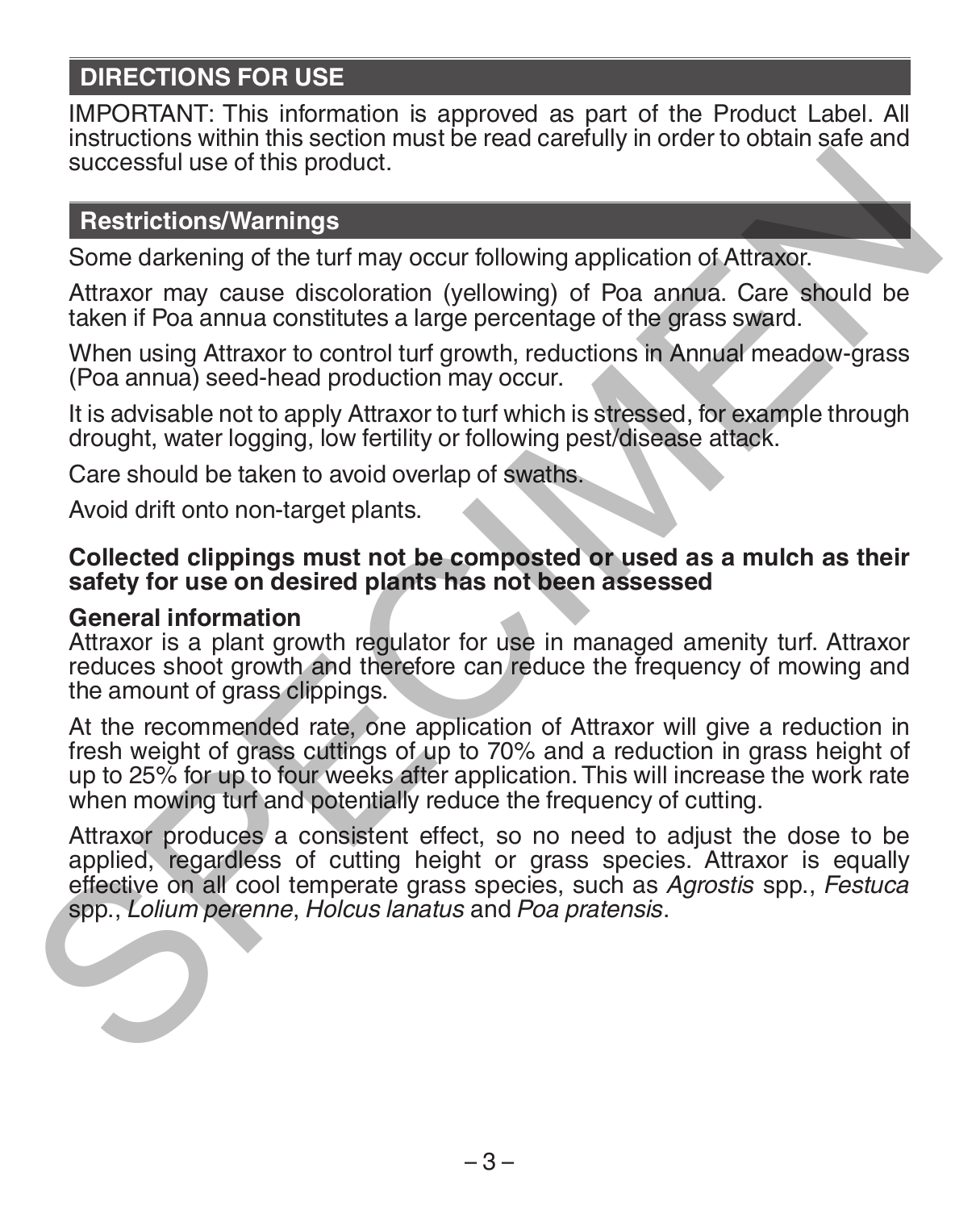## **Crop specific information**

#### **Crops**

For use on established sports and amenity turf; on golf courses, including fairways, tees and greens; on football pitches and on areas of ornamental turf.

#### **Rate of Application**

**Dose:** 1.5 kg/ha for each application. Do not apply more than 6.0 kg/ha per year with a minimum interval between applications of 21 days.

Cultural practises (e.g. fertilizer regime, height of mowing, etc) and environmental conditions will influence the response of the turf to Attraxor.

#### **Water Volume**

Apply Attraxor in 300-600 litres of water per hectare to obtain uniform and thorough coverage of the turfgrass

## **Mixing and application**

#### **Mixing**

Attraxor may be applied with knapsack sprayers, hand sprayers and boom sprayers. Ensure that the sprayer is calibrated to give the correct volume and even application.

Half fill the spray tank with clean water and start agitation. Remove the top filter. Slowly add the required amount of product. Replace the top filter. Add the remainder of the water and continue agitation until spraying is completed. For knapsack sprayers ensure the product is fully dissolved before application. For use on established sports and amenity turf; on golf courses, including<br>failways, tees and greens; on tootball pitches and on areas of ornamental turf.<br>**Rate of Application**<br>**Dose:** 1.5 kg/ha for each application. Do no

Never prepare more spray solution than is required.

Tightly close the lid on any unused Attraxor before storage.

#### **Application**

Apply as a MEDIUM spray, as defined by BCPC.

#### **Sprayer cleaning**

Wash sprayer thoroughly immediately after use, using clean water and following best practice advice and the guidance provided by the equipment manufacturer.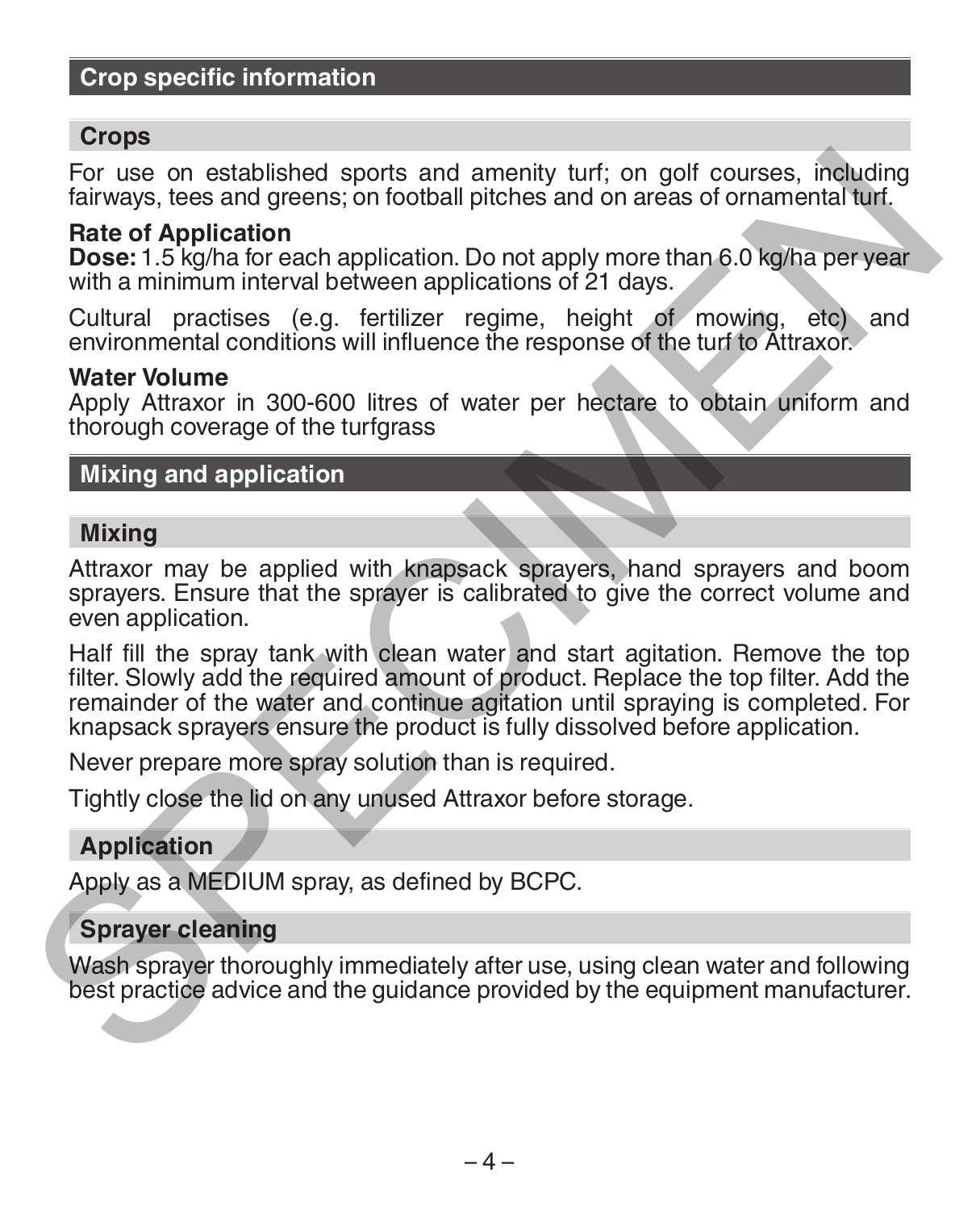## **Compatibilities**

For details of compatibilities contact your distributor, local BASF representative, the BASF Technical Services Hotline: 00 44 (0)845 602 2553 or visit our website at: www.agriCentre.basf.co.uk (UK) or www.agriCentre.basf.ie (Ireland)

#### **Known incompatibilities**

Caution is advised when mixing with carbonate-containing products such as potassium hydrogen carbonate or potassium bicarbonate. Carbon dioxide foaming may be produced.

#### **The following does not form part of the product label under Regulation 1107/2009.**

With many products there is a general risk of resistance developing to the active ingredients. For this reason a change in activity cannot be ruled out. It is generally impossible to predict with certainty how resistance may develop because there are so many crop and use connected ways of influencing this. We therefore have to exclude liability for damage or loss attributable to any such resistance that may develop. To help minimise any loss in activity the BASF recommended rate should in all events be adhered to.

Numerous, particularly regional or regionally attributable, factors can influence the activity of the product. Examples include weather and soil conditions, crop plant varieties, crop rotation, treatment times, application amounts, admixture with other products, appearance of organisms resistant to active ingredients and spraying techniques. Under particular conditions a change in activity or damage to plants cannot be ruled out. The manufacturer or supplier is therefore unable to accept any liability in such circumstances. All goods supplied by us are of high grade and we believe them to be suitable, but as we cannot exercise control over their mixing or use or the weather conditions during and after application, which may affect the performance of the material, all conditions and warranties, statutory or otherwise, as to the quality or fitness for any purpose of our goods are excluded and no responsibility will be accepted by us for any damage or injury whatsoever arising from their storage, handling, application or use; but nothing should be deemed to exclude or restrict any liability upon us which cannot be excluded or restricted under the provisions of the Unfair Contract Terms Act 1977 or any similar applicable law. website at: www.agriCentre.bast.co.uk (UK) or www.agriCentre.bast.ie (Ireland)<br>
Known incompatibilities<br>
Caution is avised when mixing with carbonate-containing products such as<br>
podassium hydrogen carbonate or potassium b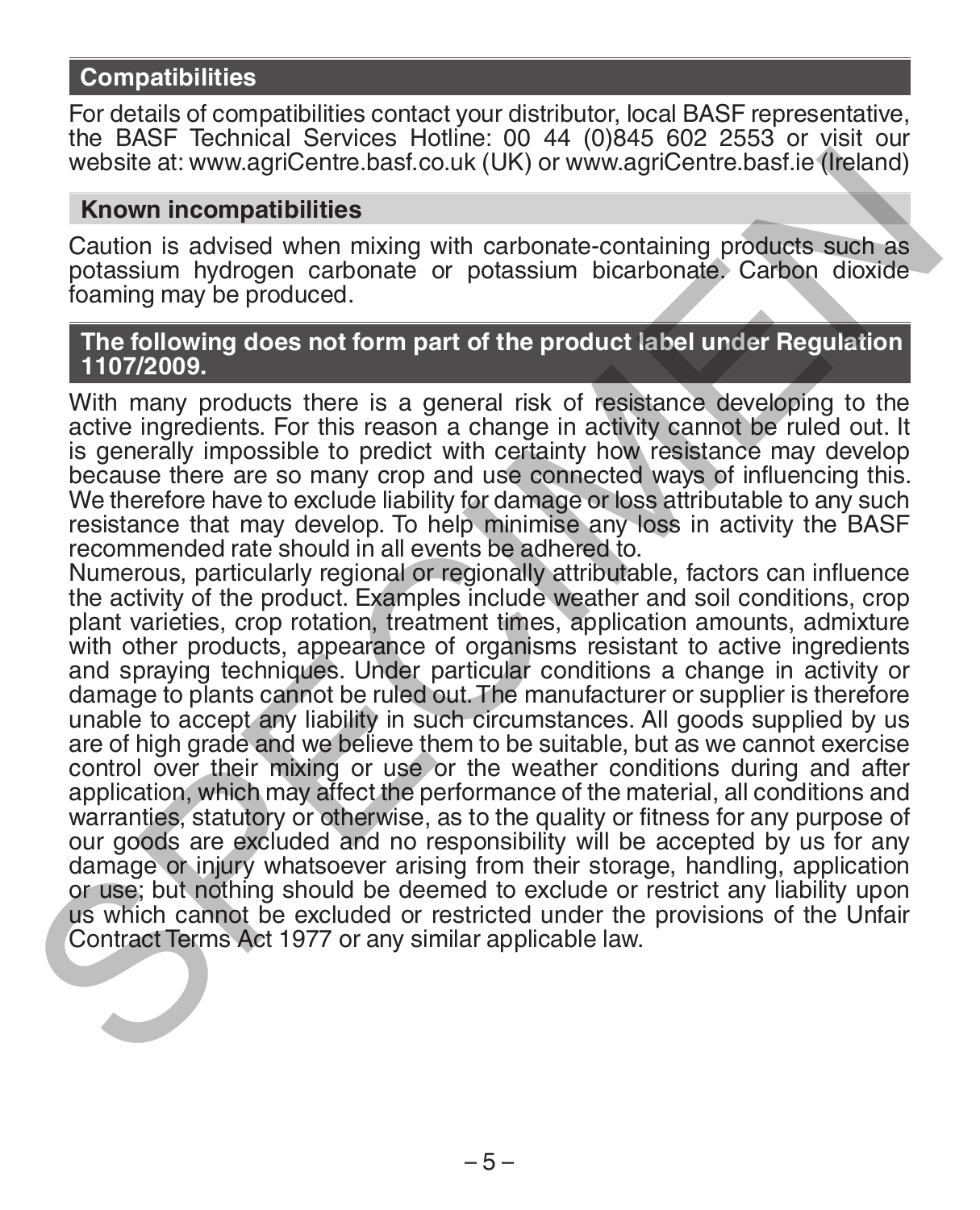## **Section 6 of the Health and Safety at Work Act (UK only)**

#### **Additional Product Safety Information**

The product label provides information on a specific pesticidal use of the product; do not use otherwise, unless you have assessed any potential hazard involved, the safety measures required and that the particular use has "offlabel" approval or is otherwise permitted under the Plant Protection Products **Regulations** The product label provides information on a specific pesticidal use of the product do not use offerwise, unless you have assessed any potential hazard model income in product as the particular use has off-<br>approximation is

The information on this label is based on the best available information including data from test results.

## **UK Safety Data Sheet**

To access the Safety Data Sheet for this product scan the QR code or use the weblink below:



agricentre.basf.co.uk/Attraxor/MSDS

Alternatively, contact your supplier.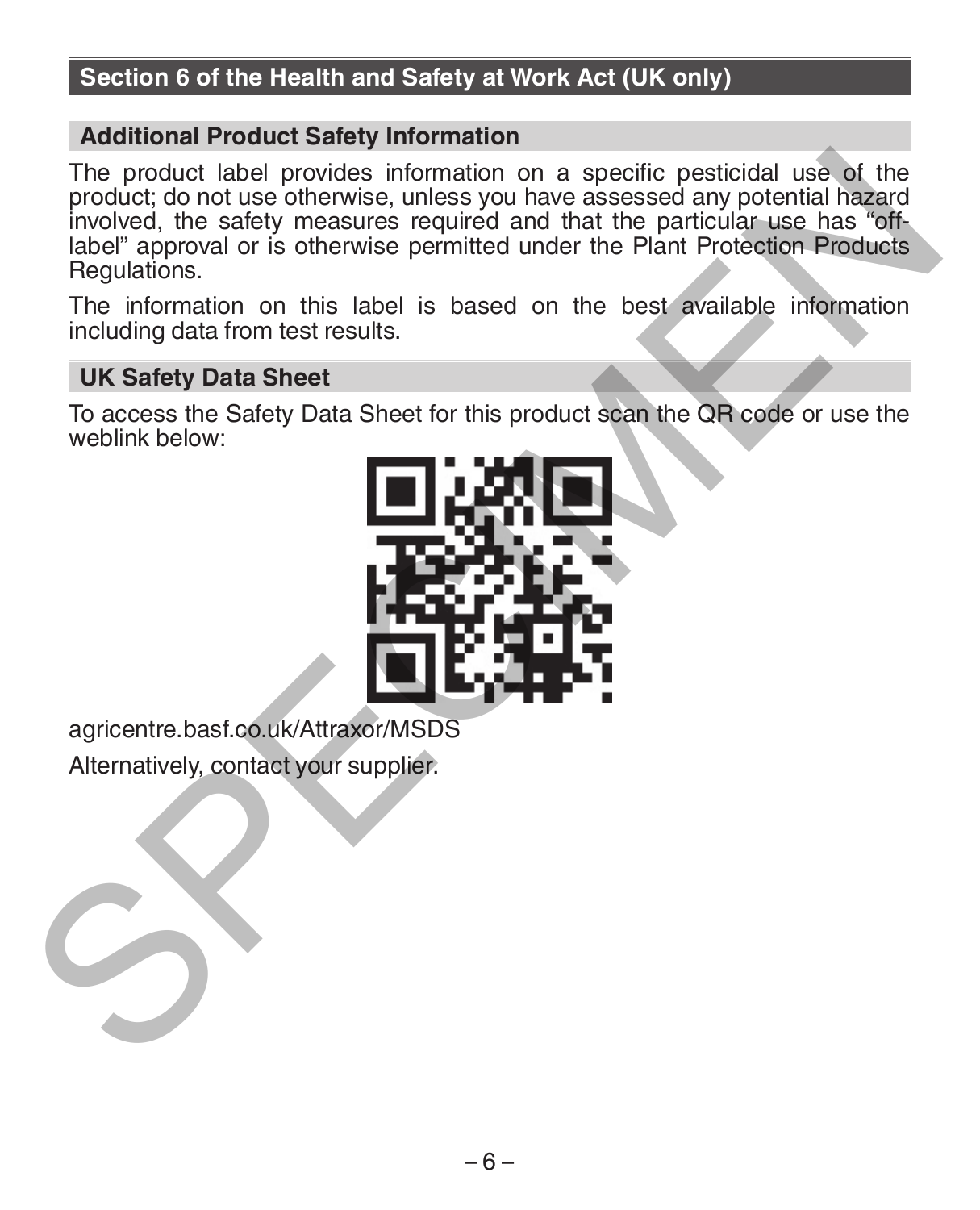## **Additional Product Safety Information**

This product is approved under S.I. (as amended) No.159 of 2012 (Ireland only).

The information on this label is based on the best available information including data from test results.

#### **Ireland Safety Data Sheet**

To access the Safety Data Sheet for this product scan the QR code or use the weblink below:



agricentre.basf.ie/Attraxor-IE/MSDS

Alternatively, contact your supplier.